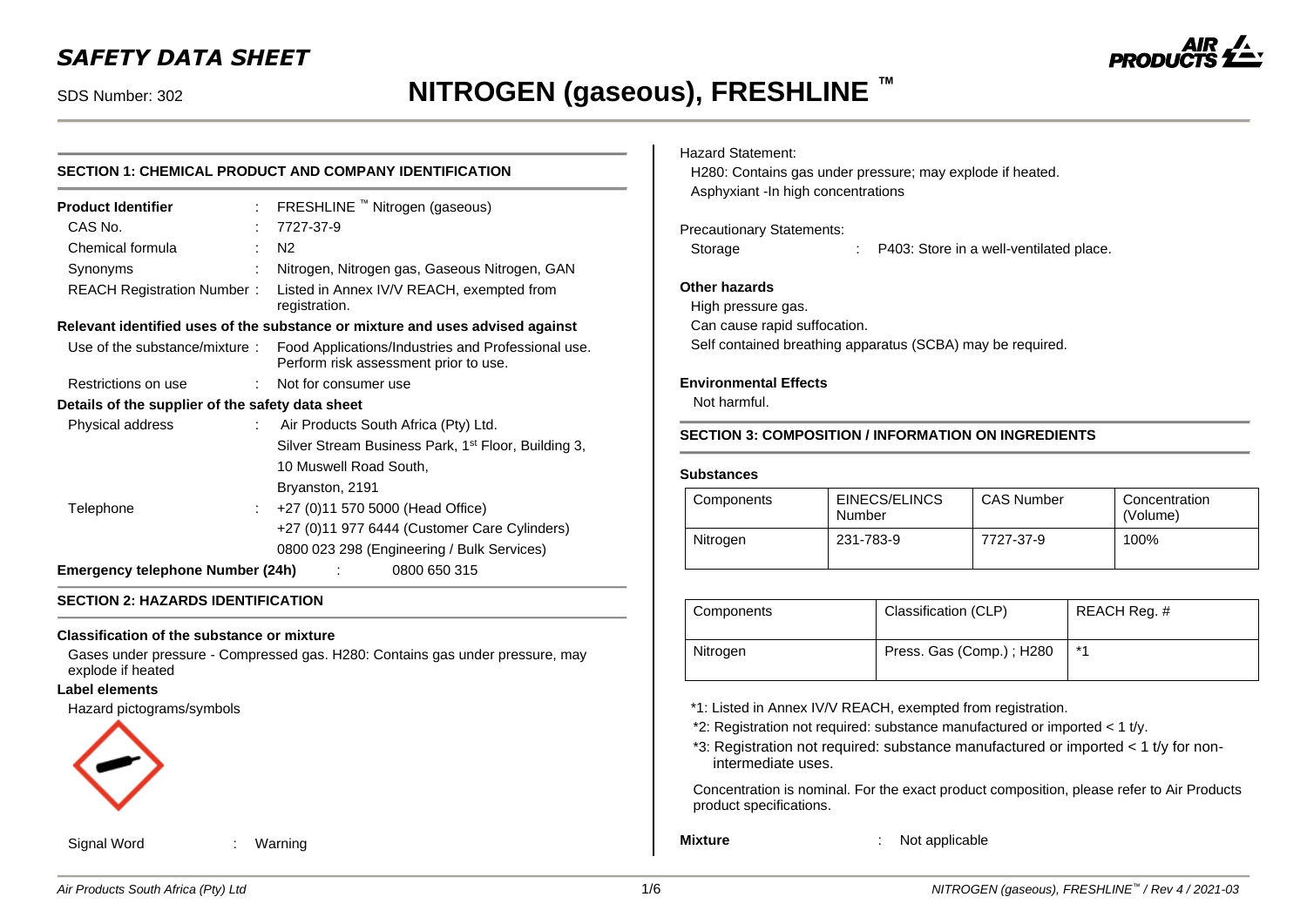SDS Number: 302

|                                                                                                                                                                                                          |  |                                                                                                                                                                                                                                                                                 | <b>Advice for fire-fighters</b>                                                                                                                                                                                                  | Wear self-contained breathing apparatus for fire fighting                                                                                                                     |  |  |
|----------------------------------------------------------------------------------------------------------------------------------------------------------------------------------------------------------|--|---------------------------------------------------------------------------------------------------------------------------------------------------------------------------------------------------------------------------------------------------------------------------------|----------------------------------------------------------------------------------------------------------------------------------------------------------------------------------------------------------------------------------|-------------------------------------------------------------------------------------------------------------------------------------------------------------------------------|--|--|
| <b>SECTION 4: FIRST AID MEASURES</b>                                                                                                                                                                     |  |                                                                                                                                                                                                                                                                                 |                                                                                                                                                                                                                                  | if necessary. Standard protective clothing and                                                                                                                                |  |  |
| Description of first aid measure                                                                                                                                                                         |  |                                                                                                                                                                                                                                                                                 |                                                                                                                                                                                                                                  | equipment (Self Contained Breathing Apparatus) for fire-<br>fighters. Standard EN 137 - Self-contained open-circuit                                                           |  |  |
| General advice<br>Move victim to uncontaminated area wearing self<br>contained breathing apparatus. Keep victim warm and<br>rested. Call a doctor. Apply artificial respiration if<br>breathing stopped. |  |                                                                                                                                                                                                                                                                                 |                                                                                                                                                                                                                                  | compressed air breathing apparatus with full face mask.<br>Standard EN 469 - Protective clothing for fire-fighters.<br>Standard EN 659 - Protective gloves for fire-fighters. |  |  |
| Eye contact                                                                                                                                                                                              |  | In case of direct eye contact with eyes, seek medical<br>advice                                                                                                                                                                                                                 | <b>SECTION 6: ACCIDENTAL RELEASE MEASURES</b>                                                                                                                                                                                    |                                                                                                                                                                               |  |  |
| Skin contact                                                                                                                                                                                             |  | Adverse effects not expected from this product                                                                                                                                                                                                                                  |                                                                                                                                                                                                                                  | Personal precautions, protective equipment and emergency procedures                                                                                                           |  |  |
| Ingestion                                                                                                                                                                                                |  | Ingestion is not considered a potential route of<br>exposure.                                                                                                                                                                                                                   |                                                                                                                                                                                                                                  | Evacuate personnel to safe areas. Wear self-contained breathing apparatus when<br>entering area unless atmosphere is proved to be safe. Monitor oxygen level. Ventilate the   |  |  |
| Inhalation                                                                                                                                                                                               |  | Move to fresh air. If breathing has stopped or is<br>laboured, give assisted respirations. Supplemental<br>oxygen may be indicated. If the heart has stopped,<br>trained personnel should begin cardiopulmonary                                                                 | area.<br><b>Environmental precautions</b>                                                                                                                                                                                        | Do not discharge into any place where its accumulation<br>could be dangerous. Prevent further leakage or spillage<br>if safe to do so.                                        |  |  |
| resuscitation immediately. In case of shortness of                                                                                                                                                       |  |                                                                                                                                                                                                                                                                                 | Methods and materials for containment and cleaning up<br>: Ventilate the area.                                                                                                                                                   |                                                                                                                                                                               |  |  |
|                                                                                                                                                                                                          |  | breath, give oxygen.<br>Most important symptoms and effects, both acute and delayed                                                                                                                                                                                             | Additional advice                                                                                                                                                                                                                | If possible, stop flow of product. Increase ventilation to                                                                                                                    |  |  |
| Exposure to oxygen deficient atmosphere may cause<br>Symptoms<br>the following symptoms: Dizziness. Salivation. Nausea.<br>Vomiting. Loss of mobility/consciousness.                                     |  |                                                                                                                                                                                                                                                                                 | the release area and monitor oxygen level. If leak is<br>from cylinder or cylinder valve, call the Air Products<br>emergency telephone number. If the leak is in the user's<br>system, close the cylinder valve, safely vent the |                                                                                                                                                                               |  |  |
|                                                                                                                                                                                                          |  | Indication of any immediate medical attention and special treatment needed                                                                                                                                                                                                      |                                                                                                                                                                                                                                  | pressure, and purge with an inert gas before attempting                                                                                                                       |  |  |
| Treatment                                                                                                                                                                                                |  | If exposed or concern: get medical attention/advice.                                                                                                                                                                                                                            | Reference to other sections :                                                                                                                                                                                                    | repairs.<br>For more information refer to sections 8 and 13.                                                                                                                  |  |  |
| <b>SECTION 5: FIRE-FIGHTING MEASURES</b>                                                                                                                                                                 |  |                                                                                                                                                                                                                                                                                 |                                                                                                                                                                                                                                  |                                                                                                                                                                               |  |  |
| <b>Extinguishing media</b>                                                                                                                                                                               |  |                                                                                                                                                                                                                                                                                 |                                                                                                                                                                                                                                  |                                                                                                                                                                               |  |  |
| Suitable extinguishing media:                                                                                                                                                                            |  | The product itself does not burn. Use extinguishing<br>media appropriate for surrounding fire.                                                                                                                                                                                  |                                                                                                                                                                                                                                  |                                                                                                                                                                               |  |  |
|                                                                                                                                                                                                          |  | Extinguishing media which must not be used for safety reasons :  Do not use water jet<br>to extinguish.                                                                                                                                                                         |                                                                                                                                                                                                                                  |                                                                                                                                                                               |  |  |
| Special hazards arising from the substance or mixture                                                                                                                                                    |  |                                                                                                                                                                                                                                                                                 |                                                                                                                                                                                                                                  |                                                                                                                                                                               |  |  |
| water spray.                                                                                                                                                                                             |  | Upon exposure to intense heat or flame, cylinder will vent rapidly and or rupture violently.<br>Product is non-flammable and does not support combustion. Move away from container<br>and cool with water from a protected position. Keep containers and surroundings cool with |                                                                                                                                                                                                                                  |                                                                                                                                                                               |  |  |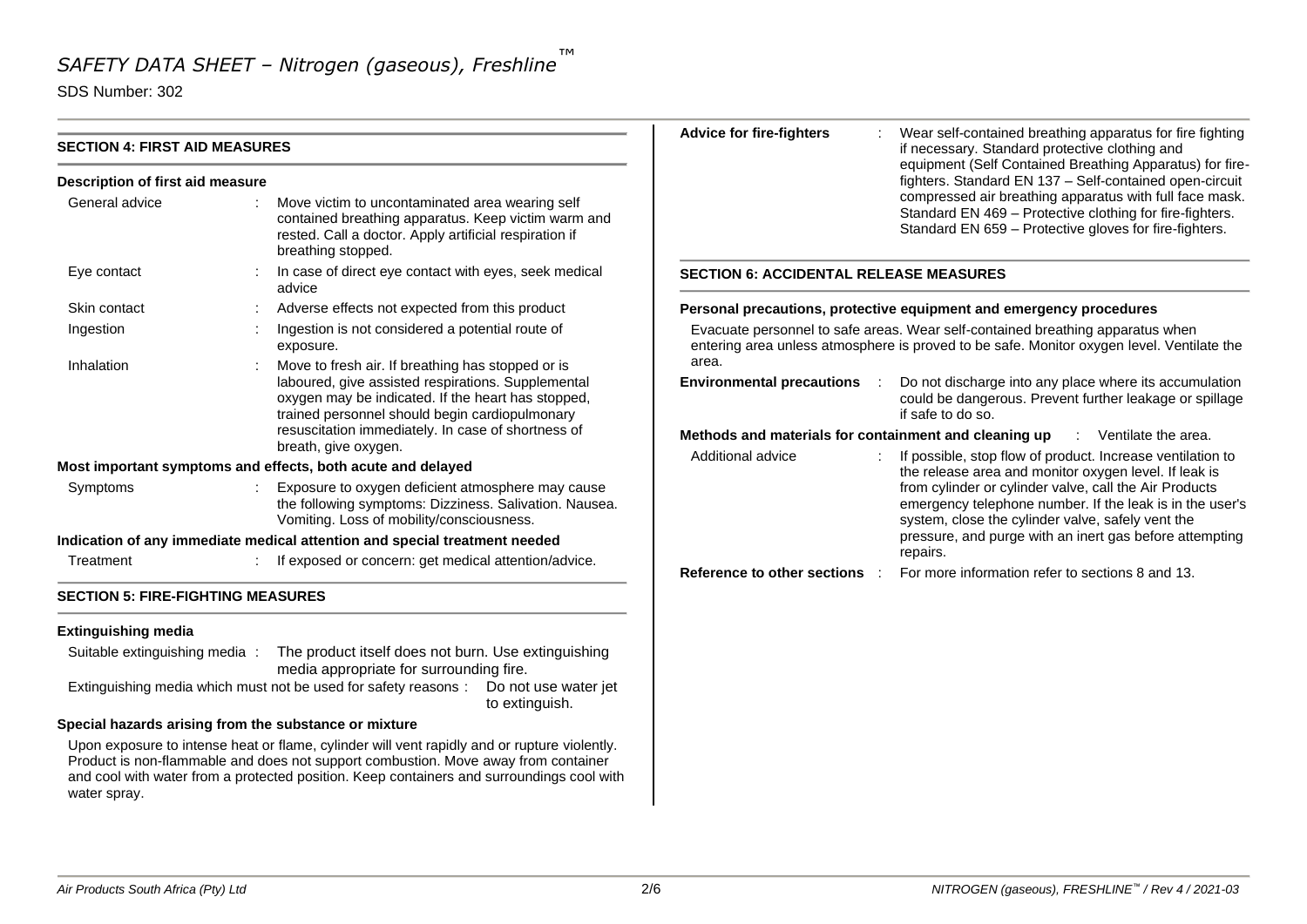SDS Number: 302

#### **SECTION 7: HANDLING AND STORAGE**

#### **Precautions for safe handling**

Cylinders should be stored up right with valve protection guard in place and firmly secured to prevent falling or being knocked over. Use equipment rated for cylinder pressure. Protect cylinders from physical damage; do not drag, roll, slide or drop. Do not allow storage area temperature to exceed 50°C. Only experienced and properly instructed persons should handle compressed gases/cryogenic liquids. Before using the product, determine its identity by reading the label. Know and understand the properties and hazards of the product before use. When doubt exists as to the correct handling procedure for a particular gas, contact the supplier. Do not remove or deface labels provided by the supplier for the identification of the cylinder contents. When moving cylinders, even for short distances, use a cart (trolley, hand truck, etc.) designed to transport cylinders. Do not remove valve guards. Before connecting the container, check the complete gas system for suitability, particularly for pressure rating and materials. Before connecting the container for use, ensure that back feed from the system into the container is prevented. Ensure the complete gas system is compatible for pressure rating and materials of construction. Ensure the complete gas system has been checked for leaks before use. Employ suitable pressure regulating devices on all containers when the gas is being emitted to systems with lower pressure rating than that of the container. Never insert an object (e.g., spanner/wrench, screwdriver, pry bar, etc.) into valve openings. Doing so may damage valve, causing a leak to occur.

Open valve slowly. If user experiences any difficulty operating cylinder valve discontinue use and contact supplier. Close container valve after each use and when empty, even if still connected to equipment. Never attempt to repair or modify container valves or safety relief devices. Damaged valves should be reported immediately to the supplier. Close valve after each use and when empty. Do not subject containers to abnormal mechanical shocks which may cause damage to their valve or safety devices. Never attempt to lift a cylinder by its valve guard. Do not use containers as rollers or supports or for any other purpose than to contain the gas as supplied. Never strike an arc on a compressed gas cylinder or make a cylinder a part of an electrical circuit. Do not smoke while handling product or cylinders. Never re-compress a gas or a gas mixture without first consulting the supplier. Never attempt to transfer gases from one cylinder/container to another. Always use backflow protective device in piping. Never use direct flame or electrical heating devices to raise the pressure of a container. Containers should not be subjected to temperatures above 50°C. Prolonged periods of cold temperature below -30°C should be avoided.

#### **Conditions for safe storage, including any incompatibilities**

Full containers should be stored so that oldest stock is used first. Containers should be stored in a purpose built compound which should be well ventilated, preferably in the open air. Stored containers should be periodically checked for general condition and leakage. Observe all regulations and local requirements regarding storage of containers. Protect containers stored in the open against rusting and extremes of weather.

Containers should not be stored in conditions likely to encourage corrosion. Containers should be stored in the vertical position and properly secured to prevent toppling. The container valves should be tightly closed and where appropriate valve outlets should be capped or plugged. Container valve guards or caps should be in place. Keep containers tightly closed in a cool, well-ventilated place. Store containers in location free from fire risk and away from sources of heat and ignition. Full and empty cylinders should be segregated. Do not allow storage temperature to exceed 50°C. Return empty containers in a timely manner.

#### **Technical measures/Precautions**

Containers should be segregated in the storage area according to the various categories (e.g. flammable, toxic, etc.) and in accordance with local regulations. Keep away from combustible material.

#### **SECTION 8: EXPOSURE CONTROLS AND PERSONAL PROTECTION**

#### **Exposure controls**

#### **Engineering measures**

Provide natural or mechanical ventilation to prevent oxygen deficient atmospheres below 19.5% oxygen.

#### **Personal protective equipment**

| Respiratory protection   | Self contained breathing apparatus (SCBA) or positive<br>pressure airline with mask are to be used in oxygen-<br>deficient atmosphere. Air purifying respirators will not<br>provide protection. Users of breathing apparatus must<br>be trained. |
|--------------------------|---------------------------------------------------------------------------------------------------------------------------------------------------------------------------------------------------------------------------------------------------|
| Hand protection          | Wear sturdy work gloves when handling cylinders.<br>Standard EN 388- Protective gloves against mechanical<br>risk                                                                                                                                 |
|                          | The breakthrough time of the selected glove(s) must be<br>greater than the intended use period.                                                                                                                                                   |
| Eye/face protection      | Safety glasses recommended when handling cylinders.<br>Standard EN 166- Personal eye protection.                                                                                                                                                  |
| Skin and body protection | Safety shoes are recommended when handling<br>cylinders. Standard EN ISO 20345 - Personal protective<br>equipment- safety footwear.                                                                                                               |
|                          | Special instructions for protection and hygiene : Ensure adequate ventilation,<br>especially in confined areas.                                                                                                                                   |
| Remarks                  | Simple asphyxiant.                                                                                                                                                                                                                                |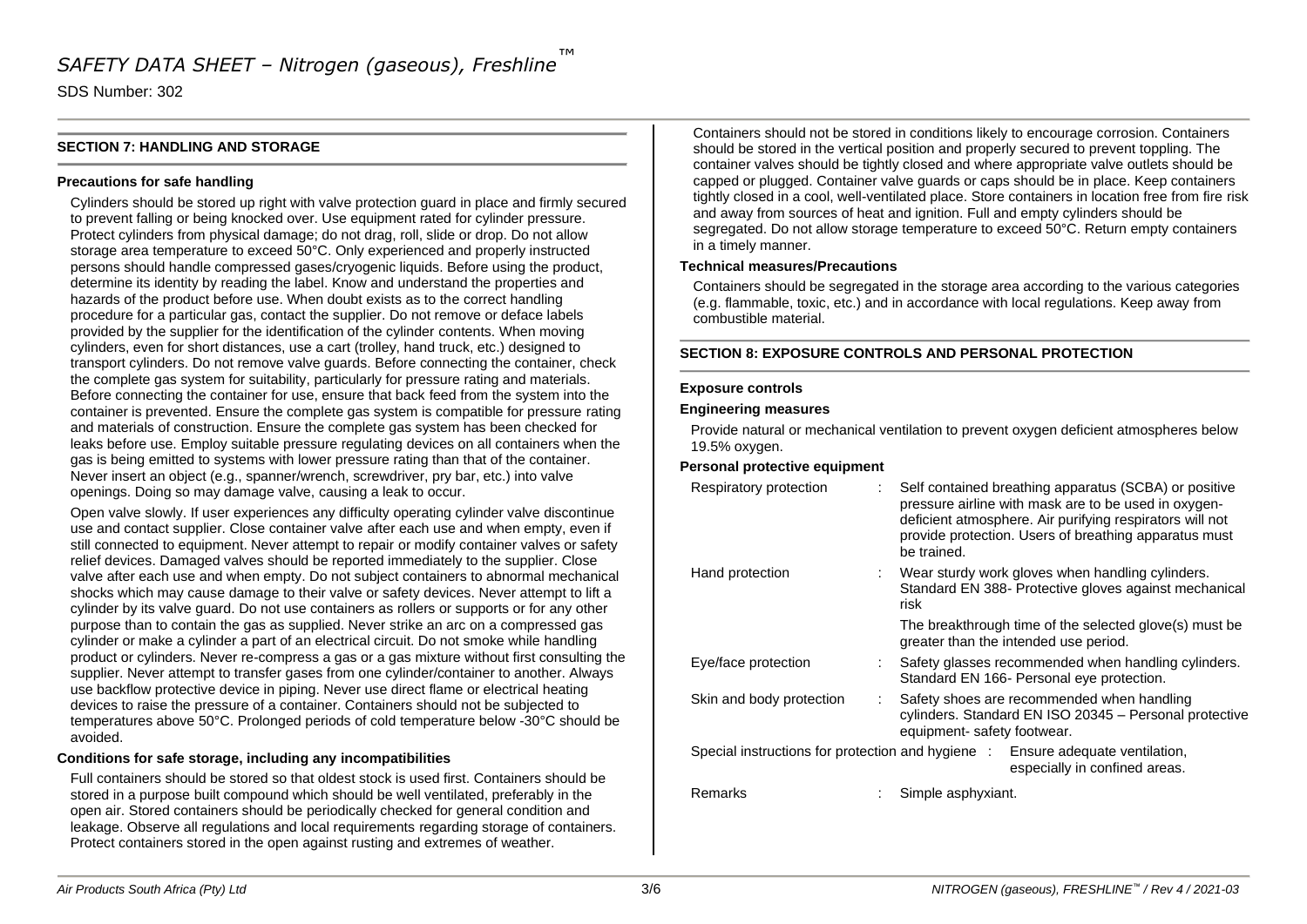SDS Number: 302

| <b>SECTION 9: PHYSICAL AND CHEMICAL PROPERTIES</b><br>Information on basic physical and chemical properties |               |                                                      | <b>SECTION 10: STABILITY AND REACTIVITY</b>             |                                                           |                    |                                                                                                        |
|-------------------------------------------------------------------------------------------------------------|---------------|------------------------------------------------------|---------------------------------------------------------|-----------------------------------------------------------|--------------------|--------------------------------------------------------------------------------------------------------|
|                                                                                                             |               |                                                      | <b>Reactivity</b>                                       |                                                           |                    | No reactive hazard other than the effects described in                                                 |
| Form                                                                                                        |               | Compressed gas.                                      |                                                         |                                                           |                    | the sub-sections below                                                                                 |
| Colour                                                                                                      |               | Colourless gas                                       | <b>Chemical Stability</b>                               |                                                           |                    | Stable under normal conditions.                                                                        |
| Odour                                                                                                       |               | No odour warning properties.                         | Possibility of hazardous reactions                      |                                                           |                    | No data available                                                                                      |
| Molecular Weight                                                                                            |               | 28 g/mol                                             | <b>Conditions to avoid</b>                              |                                                           |                    | None under recommended storage and handling                                                            |
| Relative vapour density                                                                                     |               | $0.97$ (air = 1) Lighter or similar to air           |                                                         |                                                           |                    | conditions (see section7)                                                                              |
| Vapour pressure                                                                                             |               | Not applicable.                                      | Incompatible materials                                  |                                                           |                    | No data available.                                                                                     |
| Density                                                                                                     |               | 0.0012 g/cm <sup>3</sup> at 21 °C Note: (as vapour)  | Hazardous decomposition products :                      |                                                           |                    | Under normal conditions of use hazardous<br>decomposition products should not be                       |
| Relative density                                                                                            |               | Not applicable                                       |                                                         |                                                           |                    | produced                                                                                               |
| Specific Volume                                                                                             |               | 0.8615 m <sup>3</sup> /kg at 21 °C                   |                                                         |                                                           |                    |                                                                                                        |
| Boiling point/range                                                                                         |               | $-196 °C$                                            | <b>SECTION 11: TOXICOLOGICAL INFORMATION</b>            |                                                           |                    |                                                                                                        |
| Critical temperature                                                                                        |               | $-147$ °C                                            |                                                         |                                                           |                    |                                                                                                        |
| Melting point/range                                                                                         |               | $-210 °C$                                            | Information on toxicological effects                    |                                                           |                    |                                                                                                        |
| Water solubility                                                                                            |               | $0.02$ g/l                                           | <b>Likely routes of exposure</b>                        |                                                           |                    |                                                                                                        |
| Partition coefficient n-octanol/water [log kow]                                                             | Effect on Eye |                                                      |                                                         | In case of direct contact with eyes, seek medical advice. |                    |                                                                                                        |
| pH                                                                                                          |               | Not applicable                                       | Effects on Skin                                         |                                                           |                    | Adverse effects not expected from this product.                                                        |
| Viscosity                                                                                                   |               | No reliable data available                           | Inhalation effects                                      |                                                           |                    | In high concentrations may cause asphyxiation.<br>Asphyxiation may bring about unconsciousness without |
| Particle characteristics                                                                                    |               | Not applicable                                       |                                                         |                                                           |                    | warning and so rapidly that victim may be unable to                                                    |
| Upper and lower explosion/flammability limits                                                               |               | Non flammable                                        |                                                         |                                                           |                    | protect themselves.                                                                                    |
| Flash point                                                                                                 |               | Not applicable                                       | Ingestion effects                                       |                                                           |                    | Ingestion is not considered a potential route of exposure                                              |
| Auto ignition temperature                                                                                   |               | Non flammable                                        | Symptoms                                                |                                                           |                    | Exposure to oxygen deficient atmosphere may cause                                                      |
| Decomposition temperature                                                                                   | $\sim$ 1      | Not applicable                                       |                                                         |                                                           |                    | the following symptoms: Dizziness. Salivation. Nausea.                                                 |
| <b>Other information</b>                                                                                    |               |                                                      |                                                         |                                                           |                    | Vomiting. Loss of mobility/consciousness.                                                              |
| <b>Explosive properties</b>                                                                                 |               | Not applicable                                       | <b>Acute toxicity</b>                                   |                                                           |                    |                                                                                                        |
| Oxidizing properties                                                                                        |               | Not applicable                                       | Acute oral toxicity                                     |                                                           |                    | No data available on the product itself.                                                               |
| Odour threshold                                                                                             |               | Odour threshold is subjective and inadequate to warn | Acute inhalation toxicity                               |                                                           |                    | No data available on the product itself.                                                               |
|                                                                                                             |               | of over exposure                                     | Acute dermal toxicity                                   |                                                           |                    | No data available on the product itself.                                                               |
| Evaporation rate                                                                                            |               | Not applicable                                       | Skin corrosion/irritation                               |                                                           |                    | No data available.                                                                                     |
| Flammability (solid, gas)                                                                                   |               | Refer to product classification in section 2         | Serious eye damage/ eye irritation : No data available. |                                                           |                    |                                                                                                        |
| Upper flammability limit                                                                                    |               | Not applicable                                       | Sensitization                                           |                                                           | No data available. |                                                                                                        |
| Lower flammability limit                                                                                    |               | Not applicable                                       |                                                         |                                                           |                    |                                                                                                        |
|                                                                                                             |               |                                                      |                                                         |                                                           |                    |                                                                                                        |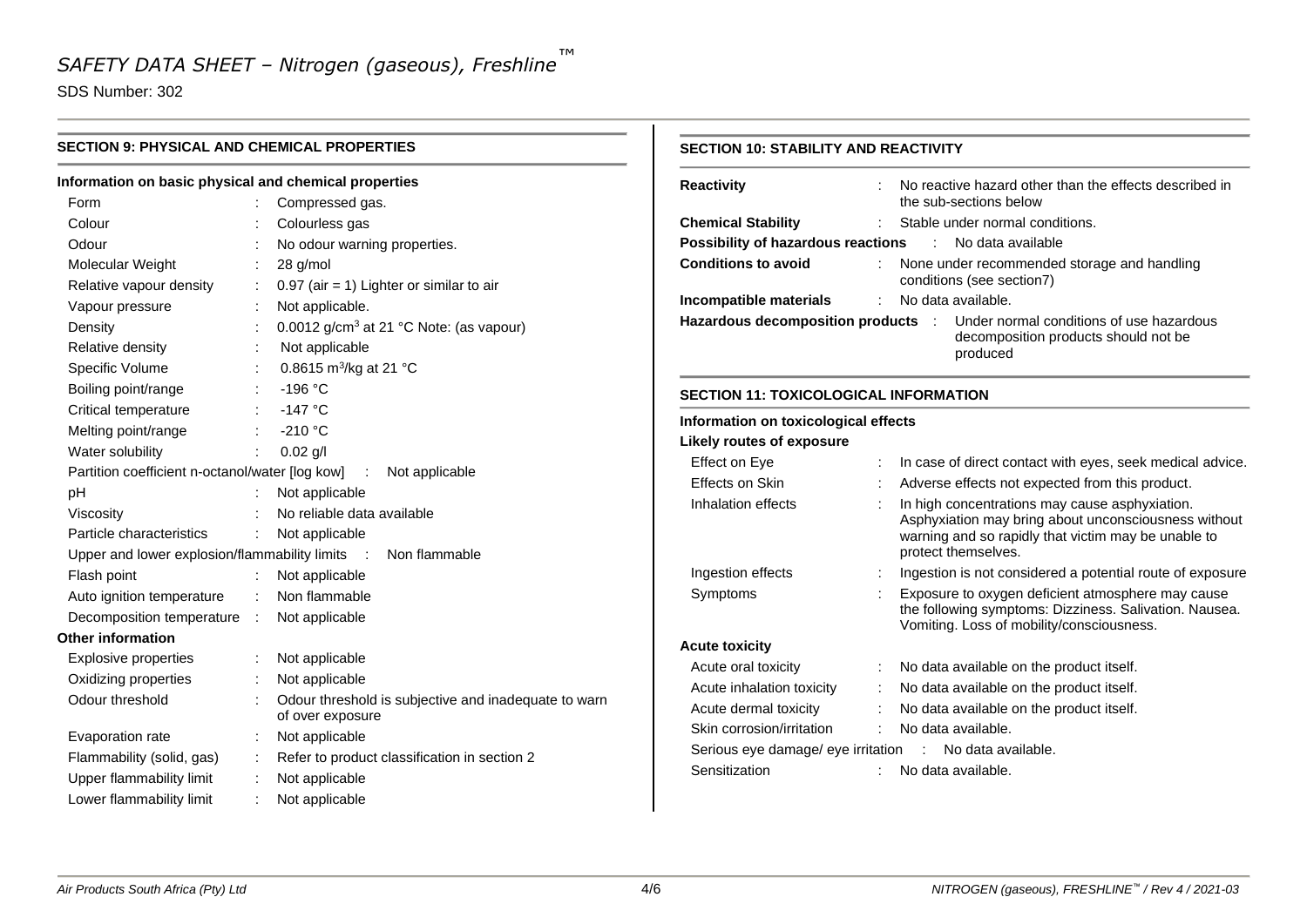#### SDS Number: 302

#### **Chronic toxicity or effects from long term exposure**.

| Carcinogenicity                                             |    | No data available.                       |     |                    |
|-------------------------------------------------------------|----|------------------------------------------|-----|--------------------|
| Reproductive toxicity                                       | t. | No data available on the product itself. |     |                    |
| Germ cell mutagenicity                                      |    | No data available on the product itself. |     |                    |
| Specific target organ systemic toxicity (single exposure)   |    |                                          |     | No data available. |
| Specific target organ systemic toxicity (repeated exposure) |    |                                          | - 1 | No data available. |
| Aspiration hazard                                           |    | No data available.                       |     |                    |

#### **SECTION 12: ECOLOGICAL INFORMATION**

| <b>Toxicity</b>                                    |    |                                                                                       |
|----------------------------------------------------|----|---------------------------------------------------------------------------------------|
| Aquatic toxicity                                   |    | No data is available on the product itself.                                           |
| Toxicity to other organisms                        | ÷. | No data is available on the product itself.                                           |
| Persistence and degradability<br>No data available |    |                                                                                       |
| <b>Bioaccumulative potential</b>                   | ÷. | Refer to section 9"Partition Coefficient (n-<br>octanol/water)".                      |
| <b>Mobility in soil</b>                            |    | Because of its high volatility, the product is unlikely to<br>cause ground pollution. |
| Other adverse effects                              |    |                                                                                       |
| No ecological damage caused by this product.       |    |                                                                                       |
| Effect on the ozone layer                          |    | : No known effects from this product.                                                 |
| Ozone Depleting Potential                          | ÷  | None                                                                                  |
| Effect on global warming                           | ÷  | No known effects from this product.                                                   |
| Global Warming Potential                           |    | None                                                                                  |

#### **SECTION 13: DISPOSAL CONSIDERATIONS**

| Waste treatment methods | Contact supplier if guidance is required. Return unused<br>product in original cylinder to supplier. |
|-------------------------|------------------------------------------------------------------------------------------------------|
| Contaminated packaging  | Return cylinder to supplier.                                                                         |

#### **SECTION 14: TRANSPORT INFORMATION**

#### **ADR**

| UN/ID No.<br>Proper shipping name<br>Class or Division<br>Tunnel code<br>Label(s)<br>ADR/RID Hazard ID no.<br><b>Marine Pollutant</b><br>IATA | t | UN1066<br>NITROGEN, COMPRESSED<br>2<br>(E)<br>2.2<br>$\overline{20}$<br>No |
|-----------------------------------------------------------------------------------------------------------------------------------------------|---|----------------------------------------------------------------------------|
| UN/ID No.                                                                                                                                     |   | UN1066                                                                     |
| Proper shipping name                                                                                                                          |   | Nitrogen, compressed                                                       |
| Class or Division                                                                                                                             |   | 2.2                                                                        |
| Label(s)                                                                                                                                      |   | 2.2                                                                        |
| Marine Pollutant                                                                                                                              |   | No                                                                         |
| <b>IMDG</b>                                                                                                                                   |   |                                                                            |
| UN/ID No.                                                                                                                                     |   | UN1066                                                                     |
| Proper shipping name                                                                                                                          |   | NITROGEN, COMPRESSED                                                       |
| Class or Division                                                                                                                             |   | 2.2                                                                        |
| Label(s)                                                                                                                                      |   | 2.2                                                                        |
| Marine Pollutant                                                                                                                              |   | <b>No</b>                                                                  |
| Segregation Group<br>RID                                                                                                                      |   | None                                                                       |
| UN/ID No.                                                                                                                                     |   |                                                                            |
|                                                                                                                                               |   | UN1066<br>NITROGEN, COMPRESSED                                             |
| Proper shipping name<br><b>Class or Division</b>                                                                                              |   | 2                                                                          |
| Label(s)                                                                                                                                      |   | 2.2                                                                        |
| <b>Marine Pollutant</b>                                                                                                                       |   | No                                                                         |

#### **Further Information**

Avoid transport on vehicles where the load space is not separated from the driver's compartment. Ensure vehicle driver is aware of the potential hazards of the load and knows what to do in the event of an accident or an emergency. Ensure compliance with applicable regulations.

Before transporting product containers ensure that they are firmly secured, and: Cylinder valve is closed and not leaking, valve outlet cap nut or plug (where provided) is correctly fitted and valve protection device (where provided) is correctly fitted.

The transportation information is not intended to convey all specific regulatory data relating to this material. For complete transportation information, contact an Air Products customer service representative.